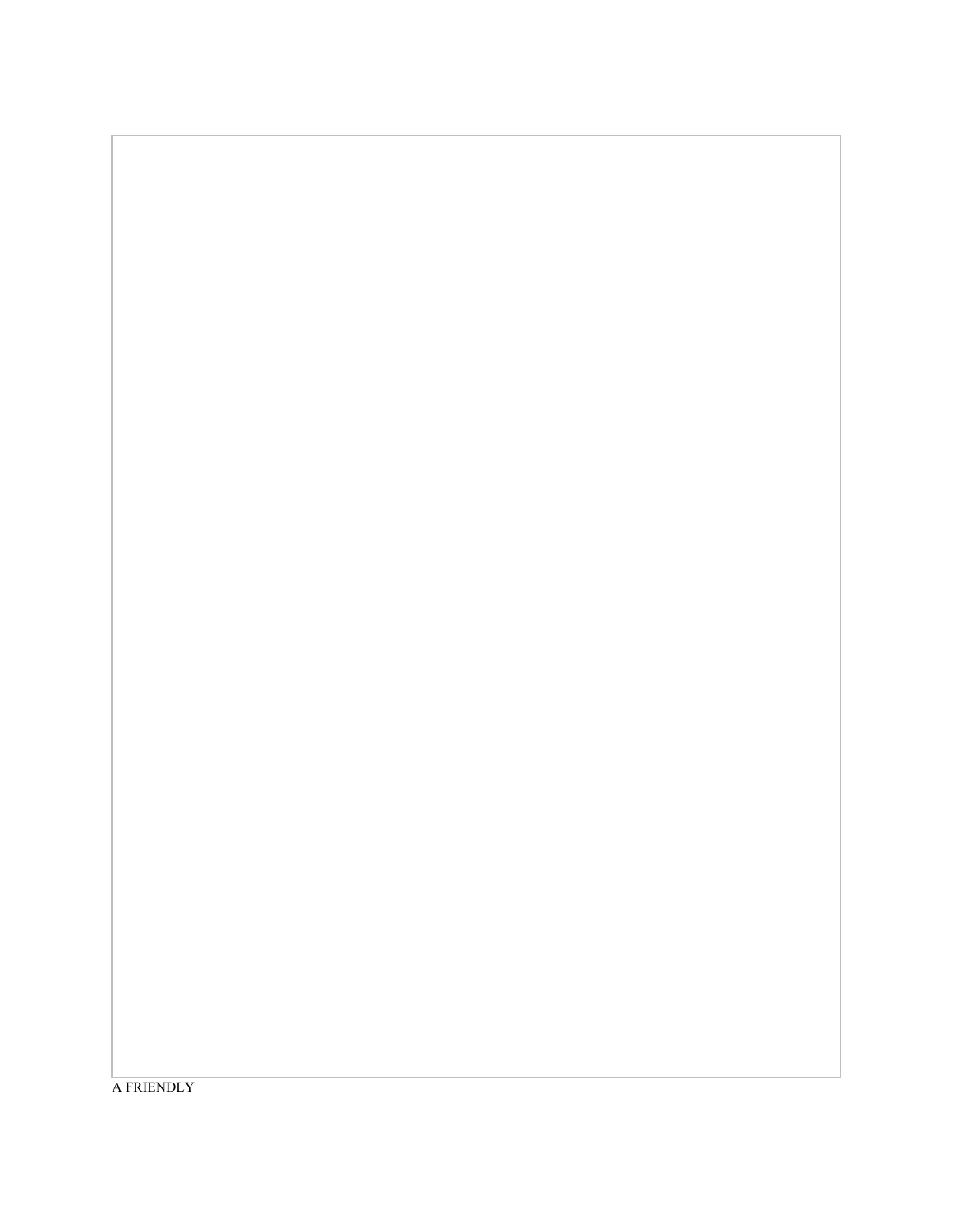The Title of this Chapter is really misleading when one reviews Court History on the American Indian seeking relief', then one must; also consider the Allegiance Clause Judges in.this country are held to. "THE COURTS OF THIS COUNTRY HAVE NEVER BEEN OPEN TO INDIANS AND YOUR CIVIL LIBERTY HAS NEVER BEEN GIVEN TO US." Jaeger -V- U.S.f That is clear as a Bell! Before one they must possess a Civil Liberty. If an Statutes on the American Indian, charges commits a crime against another Indian or 27 Ct.Cl . 278. can use the Courts of a Country, Indian would look at the Criminal can only be filed if an Indian if anlndian commits a crime agains a non-Indians and it can't work the other/Éêgause ]I've tried. This same legal Rule can only be found on PRISONERS OF WAR». . If one did a certain amount of Study on HAGUE REGULATIONS of 1899 and 1907; Geneva Convention of 1929 and 1949 GUARDIANSHIP, ALIENATION and SEVERALTY of the American Indian are terms for control on PRISONERS OF WAR. I'Ve read alot of Court History on the American Indian including the so-called alleged scholar, Felix S. Cohan in his book-r--Handbook on FEDERAL INDIAN LAW, he makes no mention of this legal situation. PRISOÑERS OF WAR can use the civil courts of the nation they are confín in as long as their Complaints follow the accepted Rules on the Geneva Convention of 1949. For this reason we have 43 U.S.C.A.1460,146l,l464 so no Attorney representing an Indian, will go beyond the rights of a PRISONER OF WAR and to assure Attorneys will never again make the mistake legally on court case, CARROLL -V- PATHKILLER, 3 Port.279 on Indians who were not Prisoners of War, were of Royal Bloodlines and were Kings and Queen It has already been shown where Dakota Indians giving up their own SoVereign. Indían Government and accepting an Autonomy-type -with- the United States which made them Nationals of the U.S., than sign the Treaty or Agreement of 1868, this encompassed over 75% of Dakota ïndíans leaving a small group who were still the Sovereignty and would have nothing to do with this treaty. The U.S.Government was so sure they could wipe out the Dakota Sovereignty in time using those belonging to Autonomy Governments, Congress passed 43 U.S.C.A. 1459 relieving the Secretary of State from associating with the Dakota Sovereignty,